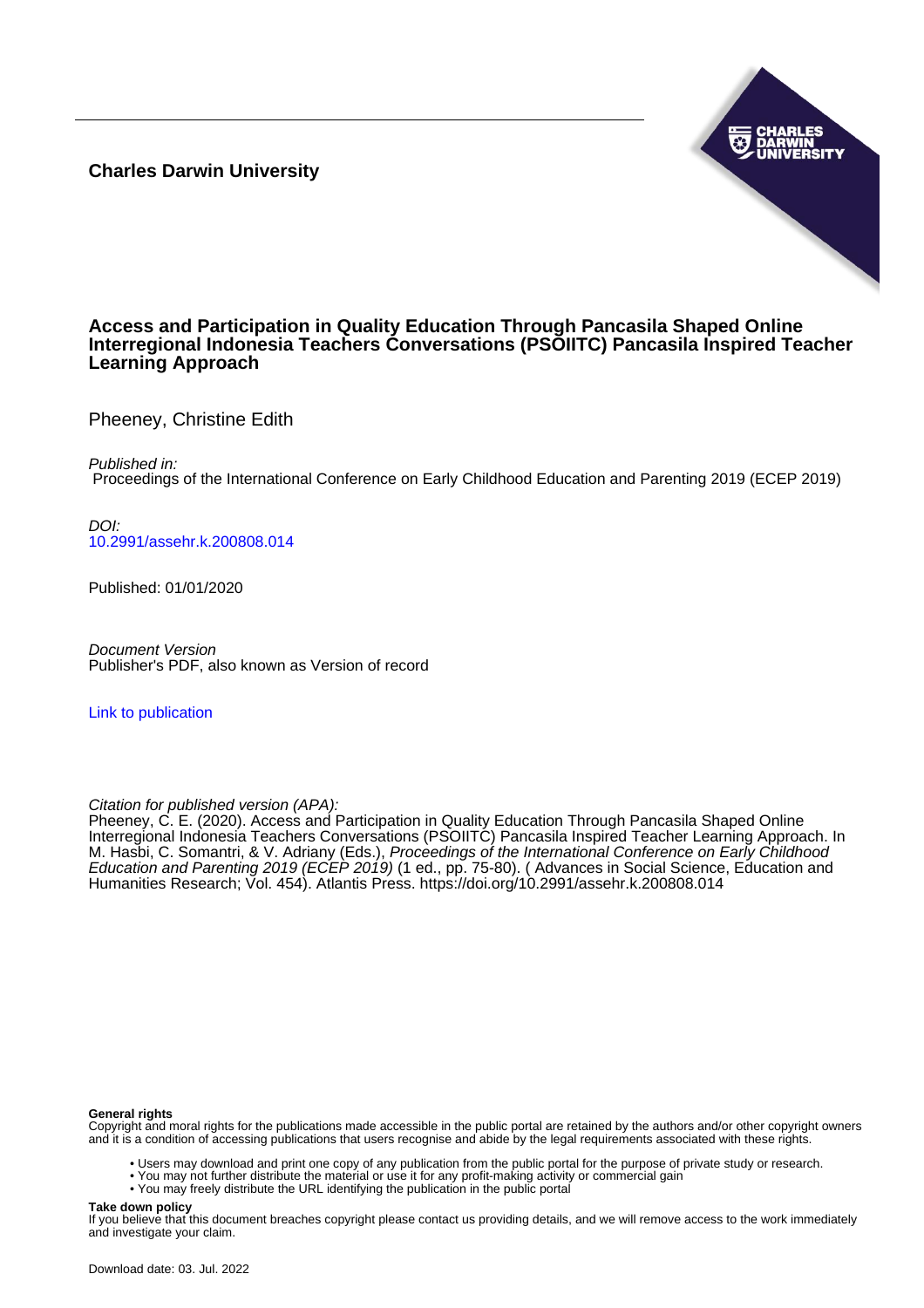# **Access and Participation in Quality Education Through Pancasila Shaped Online Interregional Indonesia Teachers Conversations (PSOIITC)** *Pancasila Inspired Teacher Learning Approach*

Christine Pheeney1,\*

*<sup>1</sup>College of Education, Charles Darwin University, Darwin, Australia \*Corresponding author. Email: christineida@ozemail.com.au*

#### **ABSTRACT**

The 2030 Sustainable Development Goals put attention to the children to have equal access and participation in quality education around the world. In Indonesia, Pancasila provides appropriate sociocultural guideline. Pancasila was born from diversity and it becomes a tool to create a good relationship of society towards unity. This study introduces a study about teacher learning inspired by Pancasila. Twenty-three Indonesian teachers, who have diversity of ethnics and religions, were involved in a sixweek program. The investigated conducted by Conflict Resolution Education Module in video and community facilitators involved via online forum. The analysis of teachers' reflections showed they had a maturity concept of unity of diversity achieved by experiential learning through conversation. This is done to expand networking and responsibility and to get an affordable cost of classroom application with large capacities and broad foci. The approach offers input to rethink and reconceptualise of teacher professional development strategies for developing a peaceful nation.

*Keywords: Indonesia, Pancasila, teacher learning, unity in diversity*

## **1. INTRODUCTION**

## *1.1. Worldwide Access and Participation Agenda, Relevant Research and Activities*

The 2030 Sustainable Development Goals have attention to the children's needs/to having equal access and participation in quality education. Teachers are supposed to facilitate students in increasingly diverse classrooms (Ede, 2005). Respect and inclusivity are needed to achieve the objectives, so international education identifies aspects and strategies for effective teaching learnings. Developing 'communities of practice' is discussed by Lave and Wenger (1991) argues Communities of Practice (CoP) as a process of learning occurs in social situations, where structured participation frameworks can provide great conditions to engage participants. Söderström, Hamilton, Dahlgren, and Hult (2006) purposedto develop teacher participation. Progressively, 'collaborative inquiry' is increasingly used internationally in education research practice, where teachers work together with same ideas to discuss and analyse relevant information to utilise insight gained in teaching activities (David, 2009). Concurrently, within postcolonial and transformative learning discourses, collaborative inquiry is commended for facilitating learning

that validates and is more inclusive of diversity (Kumar, 2009; Kasl & Yorks, 2002) and transforming problematic frames of reference (Taylor & Cranton, 2012). Successively digital connectivity tools emerge offering broad accessibility with facility to develop collaborative communities and maximise reflective opportunities (Garrison, 2006). Garrison (2012) asserts commitment to personal reflection and critical discourse are inherent in community inquiries and produce gains of metacognitive awareness through sustained discourse.

## *1.2. Indonesian Inspiration and Opportunity*

Within the Indonesian context, Pancasila provides sociocultural guidelines of appropriate access and participation goals. Pancasila esteems a 'Unity in Diversity' ideal, which recognises Indonesia's diverse constituency and prescribes a social process of deliberative inquiry unifying interdependent relations. Mental Revolution initiatives direct Education institutions to revitalise Pancasila, instructing teachers to revive Pancasila in everyday practices (Secretary Office Mental Revolution, 2016). Aware of challenges in providing teacher professional development to a vast and dispersed population, researcher investigated a potential of social media to support teacher learning of local Indonesian wisdom with interregional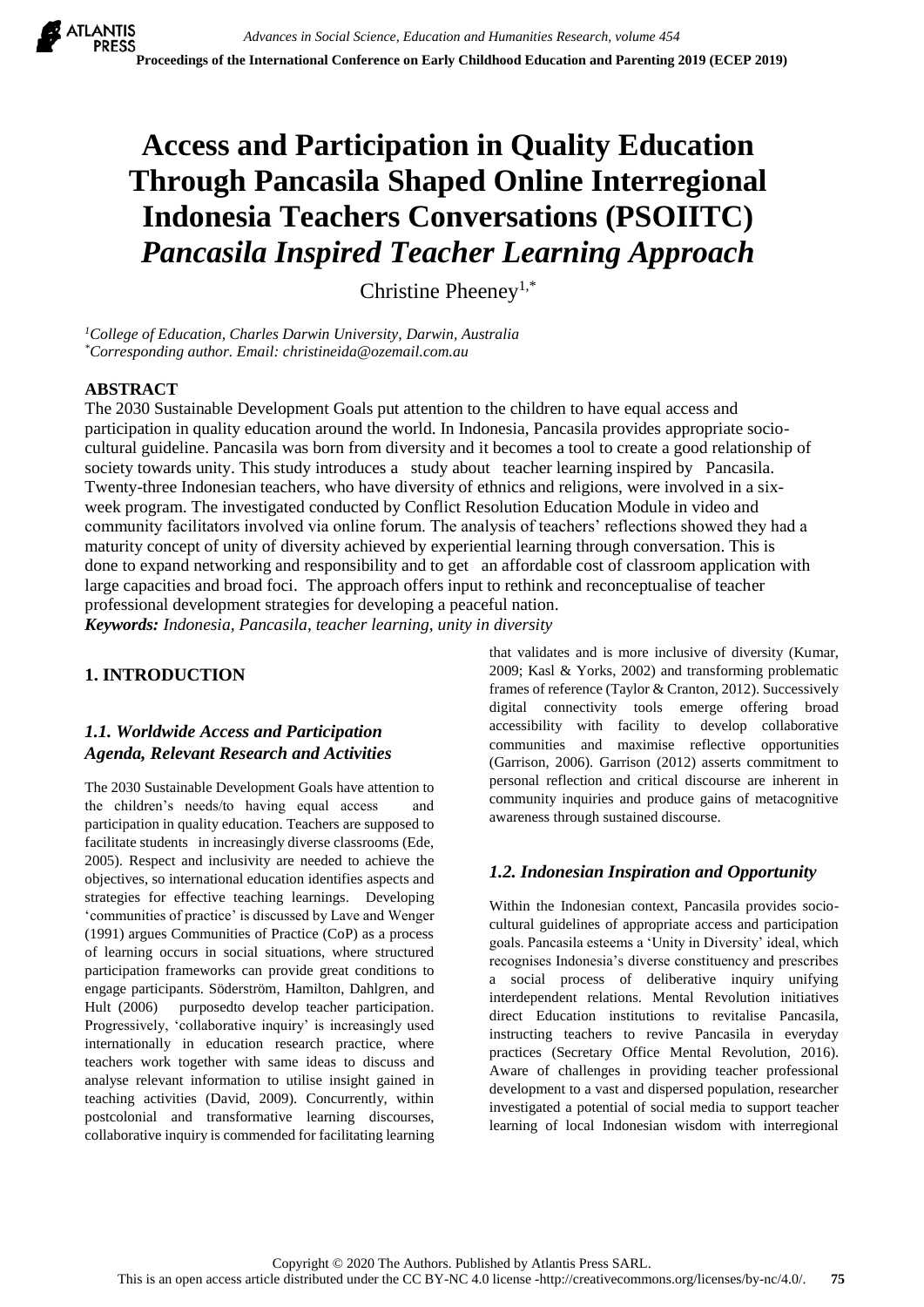mutual mentoring, and found great potentials awaiting activation (Pheeney, 2013). Cognisant of international education discussion (overviewed above) that prescribes use of frameworks to engage teacher participation and learning, the Conflict Resolution Education Module – CREM (Setiadi, Rohayani & Pheeney, 2017) was developed. CREM provides input from academics and practitioners sharing classroom strategies, with tools, questions and multi-media animations. Specifically, the module was designed to scaffold Indonesian teachers in an online interregional collaborative inquiry of Pancasila, to enact and lead to revive Pancasila in classrooms.

#### *1.3. Research and Study Focus*

Against this background, doctoral research engaging and studying Pancasila Shaped Online Interregional Indonesia Teachers Conversations (PSOIITC) was undertaken. The conversations were scaffolded by CREM and the author as human facilitator and researcher. The research question posed is: "What happens when culturally and religiously diverse & regionally dispersed Indonesian teachers engage in Pancasila Narrative conversations, via Social Media on their phones?". Study of the teachers' experiences explored the relations and processes involved in the inquiry and Pancasila interpretation with a Pragmatic Research Paradigm (PRP). This study overviews PSOIITC sequence of inquiry and themes in teachers' interpretative processing. Quotes from teacher's reflections are shared to reveal the maturation of conceptual knowledge of 'Unity in Diversity' that brought forth relational pedagogy. Awareness of the conversation themes and ensuing Pancasila interpretation is useful to promote discussion in education to rethink and reconceptualise teacher learning with inclusive strategies inspired by Pancasila, towards meeting access and participation goals of quality education.

## **2. METHOD**

#### *2.1. Ethical Foundation*

To engage the PSOIITC and to investigate the teachers' experiences, the approach taken was explicitly guided by the Indonesian socio-culturalism '*gotong royong*'. *Gotong royong* is described as a cooperative, community attitude and service that jointly shoulders responsibilities and shares resources for interdependent relational living (Koentjaraningrat, 1967). In the PSOIITC teachers' 'service' is orientated (and thus studied) around 'Deliberative inquiry reaching Social Justice'. This service is directly inspired by Pancasila's fourth *sila*: 'A democratic life led by wisdom of thoughts in deliberation amongst

representatives of the people'; and fifth phrase translated as: 'Social justice for all people of Indonesia' (Directorate of Foreign Information Services, 1995). This approach correlates to internationally discussed 'collaborative inquiry' methods that outline 'reciprocity' and 'authenticity' principles to govern activities (Bridges & McGee, 2011). These principles are considered analogous to *gotong royong*. Accordingly, recruitment and participation - including core sequence of activities, recording, analysis and sharing of research are designed to facilitate mutual sharing of power, valuing of expertise and generating genuine understanding of the experiences (Bridges & McGee, 2011).

#### *2.2. Recruitment*

Engaging diverse teacher participation was organised in conjunction with partners in regional locations of twelve dispersed Indonesian provinces [Aceh, Sumatra Utara, Kalimantan Barat, Kalimantan Tengah, Bantan, Jawa Barat, Jawa Timur, Sulawesi Selatan, Bali, Maluku, Nusa Tenggara Timur, Papua – ensuring representation of each geophysical region]. Regional partners were asked to gather teachers representational of diverse ethnicities, religions, age, early to late teaching career, gender, indigenous and transmigrants and from varying school sectors (Government, Private and Tribal) in their region, to hear a presentation of the inquiry opportunity. At each location after giving an overview of PSOIITC aims and activities, voluntary participation committed to engage in inquiry activities was requested (at most sites presentation was by physical presence. Papua presentation was via skype, abiding by Indonesia's Ministry of Research and Technology -RISTEKDIKTI- permit). Participation agreement includes: a) willingness to use personal internet capable mobile device; b) commitment to participate in the collaborative inquiry; and c) act constructively aligned to *gotong royong* ethos. The study aimed for two groups of ten teachers, including the researcher in roles of facilitator and co-inquirer in each group. Upon agreement, the researcher assisted with setting up *google hangouts* (*google hangouts* is a social media application) on teacher's phone/device. Teachers had freedom to withdraw anytime without any consequence by themselves. This freedom was exercised and was reflected in overall recruitment (signed agreements) of twenty-three teachers, fluctuating for various reasons to reach the research goal of eighteen to be co-inquirers with researcher (The researcher has lived cross-culturally in Indonesia over fourteen years, during this time develops cultural understanding and adequate conversational fluency in Bahasa Indonesia, that was employed in design, recruitment, facilitating PSOIITC sessions and forums, interview and survey). While discussing, sharing and reporting options of the study, the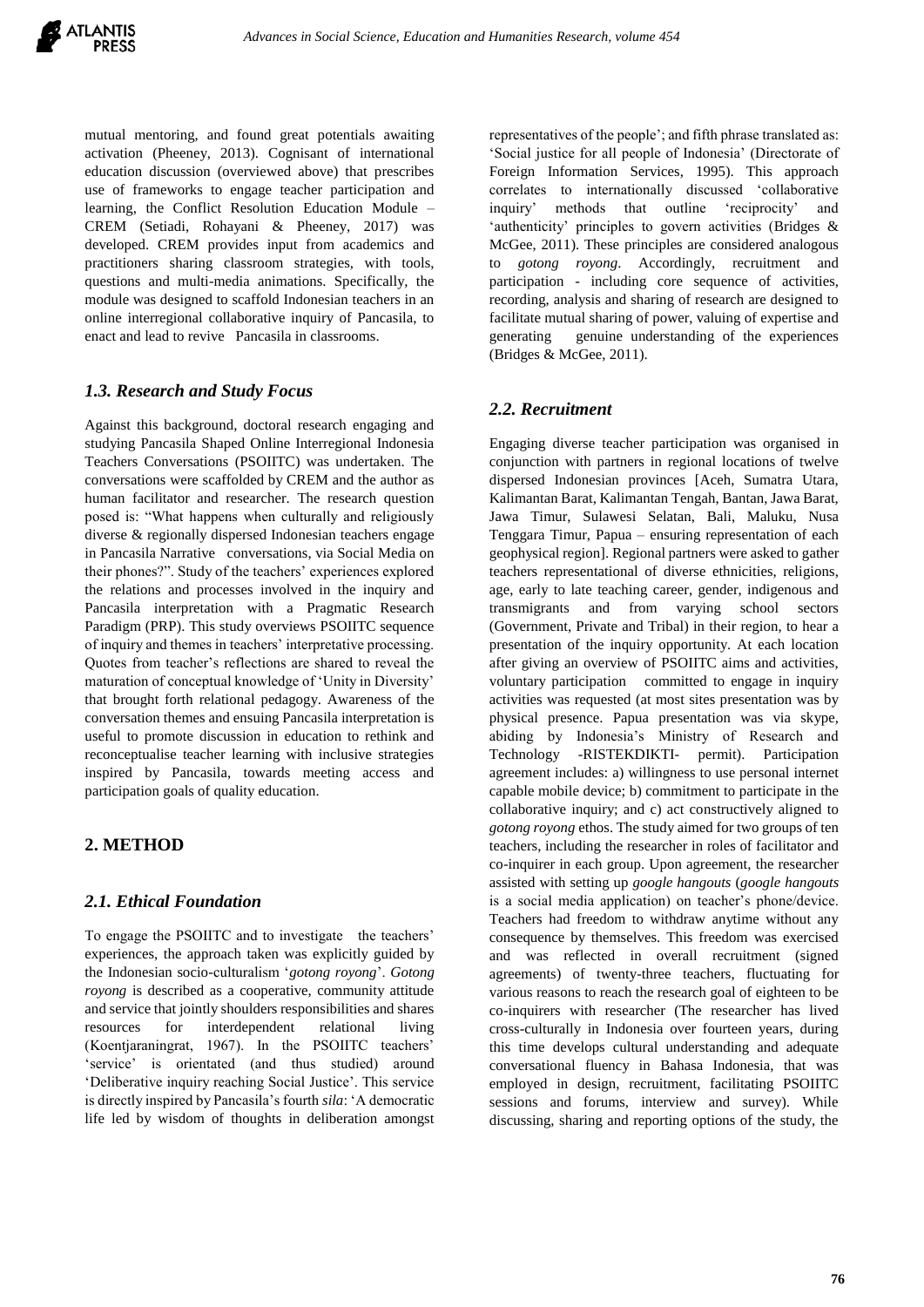teachers considered use of their names (first names as used in online conversations) as appropriate and to express joys in the collaborative creations and shared resources being used/shared by each other for classroom teaching and learning, and research. This reflected relational authenticity and reciprocity principles being applied. Similarly, the research undertaking reflected researcher's commitment to *gotong royong* to contribute times, ideas and expertises to community strengthening.

#### *2.3. Participation*

Collaborative inquiry in synchronous and asynchronous forums, was scaffolded by CREM (Setiadi et al., 2017), involved the researcher as facilitator and co-inquirer. CREM provided conversation stimulus for four synchronous sessions that were scheduled as one hour per week for four weeks, outside formal teaching hours (a Tuesday group and a Thursday group). Given three time zones across Indonesia, this was earlier or later in the day relating to location. Scheduling became problematic for some teachers in several weeks with spontaneously arising commitments. Resultantly most synchronous sessions were scheduled four times with flexibility for attendance. Adaptable group composition and exchange were supported in asynchronous forums where teachers could ask and respond to each other questions, post and access resources and responses in convenient times. Participation within asynchronous forums also facilitated communication of session details and development of an accessible library that shared videos and photos as well as explanations. The participants were requested to attend a asynchronous forum for one hour.

#### *2.4. Core Sequence of Activities*

A variety of activities of PSOIITC participation can be seen at Fig. 1 which presents core sequence and key activities. Typically, deliberations or collaborations were contributed 'yarning circle' style - teachers were introduced to or themselves prompted a question, each having opportunity to respond with, ask or be asked further explanation or share similarities or contrasts to their own experiences (Bessarab & Ng'andu, 2010).



**Figure 1** PSOIITC Core Sequence and Key Activities

# *2.5. Reflexivity*

After participating in synchronous and asynchronous sessions/forums, teachers completed an online survey and interview to provide an opportunity for reflexivity. The use of both survey and interview was employed to ensure teachers had time to think about their responses and to share ideas freely. Overall with joining recruitment gathering, four weekly synchronous sessions (accompanied by interaction in asynchronous forum), survey and interview of teachers were actively engaged around for two hours per week over six weeks.

# *2.6. Recording, Analysis and Sharing of Research*

The synchronous sessions were recorded and linked to the recordings provided to teachers. In interviews, the teachers informed that having links to the sessions was useful for sharing with their students and viewing if they were unable to join a session. This was particularly happened to Siti who had problems with connecting into the online video conference call. It was not clear what the technical difficulties were as she used the same software with the researcher at that times. The asynchronous forum was similarly available for the teachers' access (with closed group status inhibiting use by non-members). The surveys and session dialogue were discussed in interviews. These were recorded and transcribed (by external native Indonesian speaker transcriber). The interview transcripts were available for teachers. Then, the researcher was in contact to undertake member checking during analysis. Frequently, the researcher cooperated with Indonesian counterpart (appreciated provision in RISTEKDIKTI protocols) in connecting to socio-cultural understandings. Analysis of PSOIITC interactions was undertaken with PRP. Pragmatism emphases 'identifying and addressing specific social problems that emerge from society itself' (Morgan, 2014) and is considered appropriate to this study - responding to social issue of teachers by providing equitable access and engaging participation of children; identifying experiential learning and engaging deliberations to explore Pancasila. Pragmatism directs to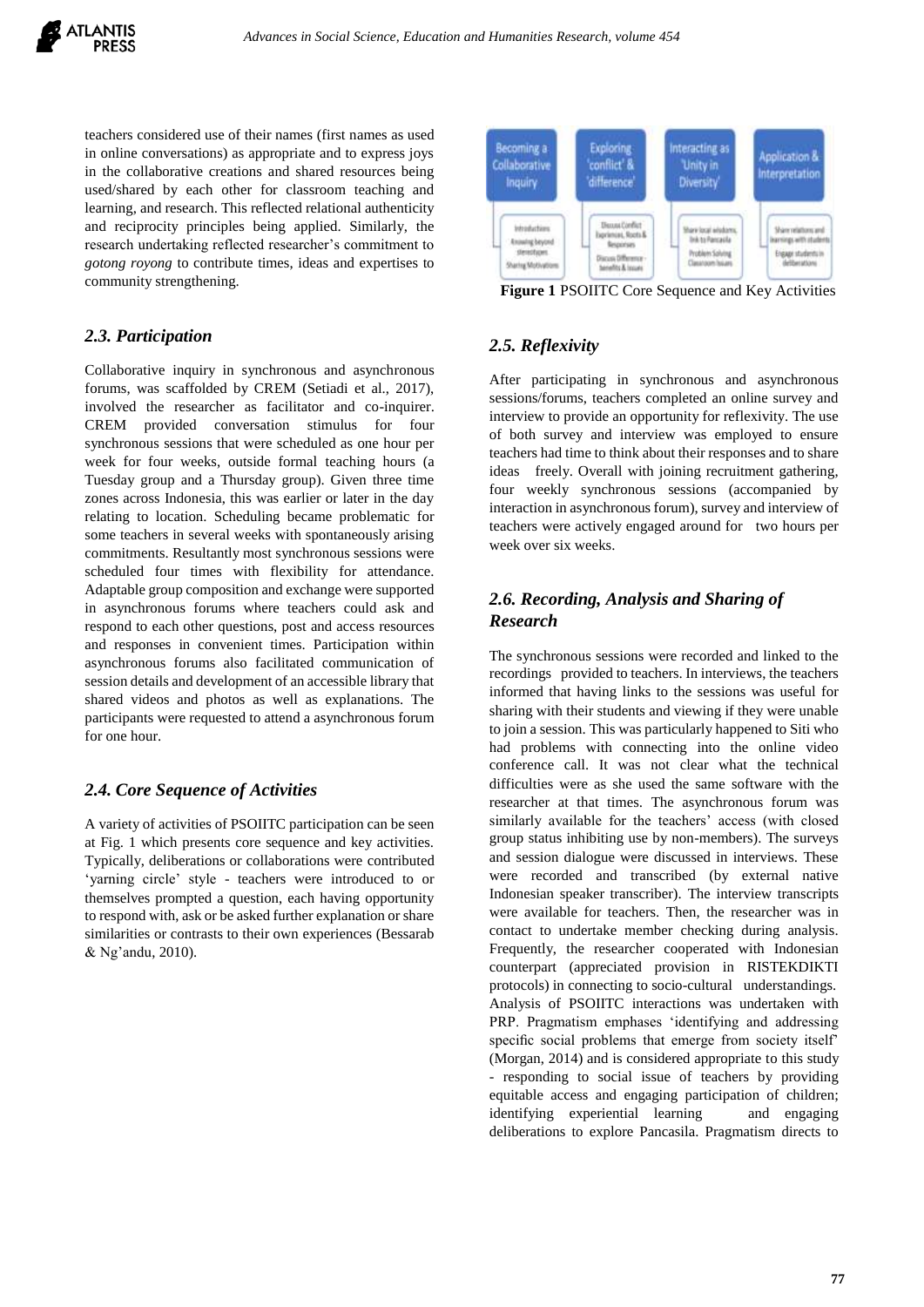processes and relations relating to a continual interaction of belief and action. Transcripts from PSOIITC sessions and forums, survey and open- ended interview questions were selected to explore details and factors related to teachers' processing experiences and interpretations. The teachers' voices advance knowledge of PSOIITC experience, aligned to authenticity principle/ *gotong royong* foundation. However, it must be noted that teachers' recruitment from diverse backgrounds was a feature of the research design to enable diversity engagement. Then, subjectivities of each teacher's experience were not intended for generalisations – it was a limited sample. The study explored Indonesian teachers' experiences, in this PSOIITC. Sharing of research results was done with teachers' permission.

#### **3. FINDINGS AND DISCUSSION**

Teachers engagement in the core sequence (Fig. 1) led to thinking and pedagogy transformation. Various processes were identified as contributing to what can be described as a maturing concept of 'Unity in Diversity' Fig. 2, shows core processes linked to core sequence with activities and contributories.



**Figure 2** Core processes from core sequence, with activities and contributories

Teachers' cooperative ethos and readiness could build a relationship and rebuild of personal and conceptual knowledge. This foundation produced a sense of community as functional 'Unity in Diversity' – they had a unified goal to inquire and learn from diversity. In this context they acquired experiential learning that employed to deliver relational pedagogy in their classrooms. A selection of reflections from interviews was included here, these reflections revealed that teachers' processing and transforming were expressed of experiences through conversations.

#### *3.1. Teacher Reflections*

*"Previously I didn't really understand (how to teach about Pancasila). Even though we are teachers, we're time pressured and don't have enough details or good ways to explain and make Pancasila a daily expression. So, materials are packed into books and the information seems to go around in circles. Since joining with the other friends and hearing stories, I come to understand what Pancasila is really about. Now we tell the children Pancasila values are within us when we live our everyday life with gotong royong in our environment*". (Yoes - Aceh, Muslim, 27, Banda Aceh)

*"The conversations had significant impact on my life, I'm happy and enriched – actually (I feel) fully alive when part of this group, sharing and exchanging ideas and finding solutions with the other teachers. For me the conversations were very helpful for my identity- I more deeply know our national culture and composition by archipelago friends sharing".* (Iwan - Sunda, Protestant, 36, Toraja*)*

*"We're told 'diversity is beautiful'. But if you don't know each other there is no respect or kindness, no development of understanding or compassion. I didn't realise we didn't know each other. Thankfully, now, we've known".* (Intan (Sunda, Muslim, 40, Tasikmalaya)

*"Before I didn't pay much attention to Pancasila even though I am an Indonesian citizen. I thought Pancasila was only a policy guideline, symbol of the Republic, always recited at school. From many examples I have learned in this group, chatting as friends from several regions of the archipelago, now I think Pancasila holds very important guidance. Because as teachers, we are dealing with children of different backgrounds. Actually, (I found) Pancasila even relates to family, and can guide healthy interactivity with different personalities. Previously I never thought Pancasila could affect personal life. After I joined, I started thinking of Pancasila benefits to our daily lives. It (Pancasila) can be motivational to how we talk, love and behave with others. Every phrase - one to five is relevant to our lives. It can help us in everything,*

*For example: In everyday teaching, sometimes there is a conflict in my class. Previously, I have constantly nagged the students to behave. But I learnt with the archipelago teachers I need to get to know my students and I learnt ways to engage, ask and find out about students' diverse*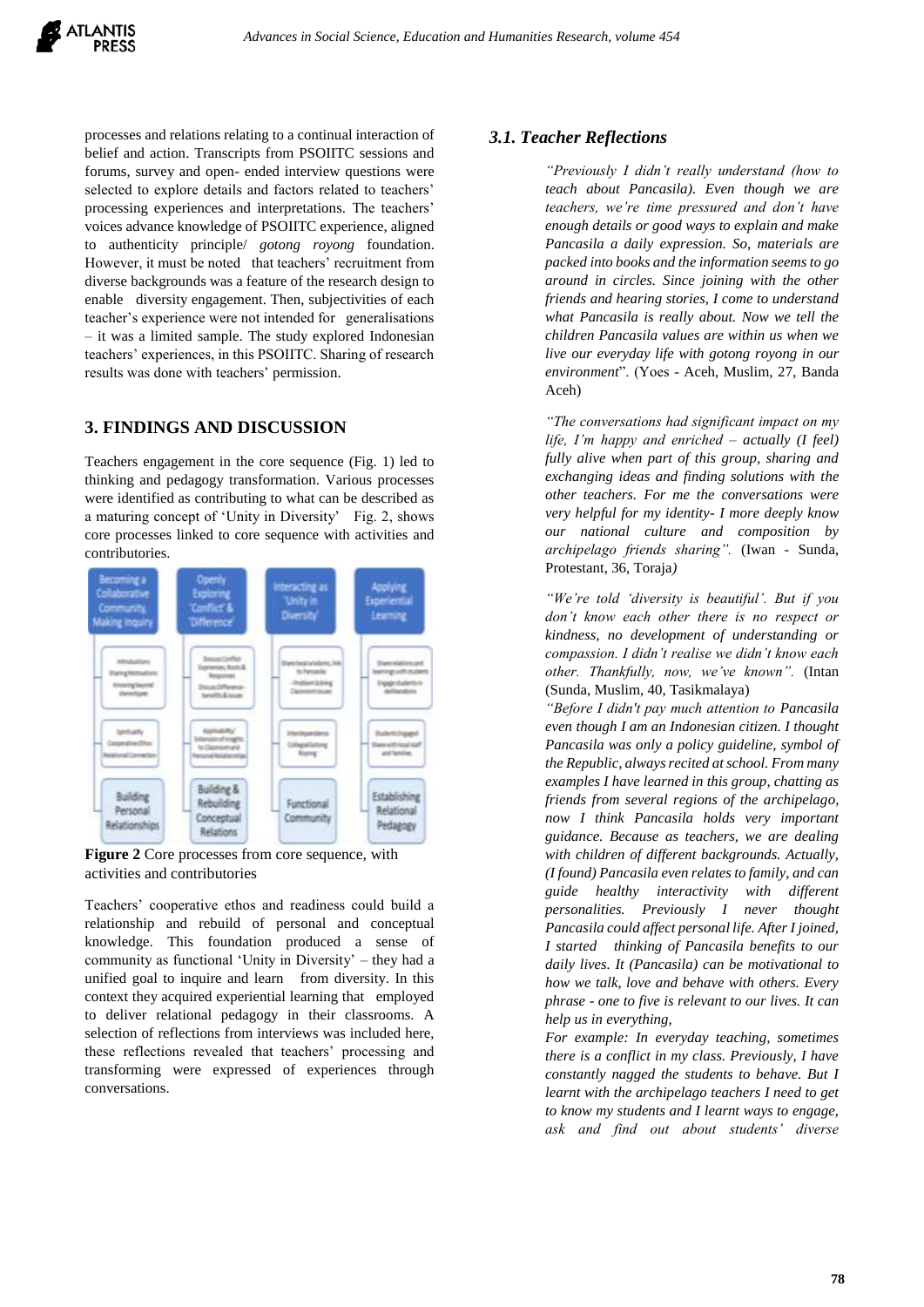*backgrounds and meanings ascribed and I learnt the impact of heritages. Now I am more focused on taking care of how I act and discipline them, being responsive to them".* (Agustina - Waropen, Protestant, 34, Jayapura).

*"I have previously joined a Pancasila teacher training event; it wasn't very deep. We just sat on a school bench and heard a theoretical presentation. This activity is different, in the way we did things - we joined others from very far places and didn't know them at first. And our contact was via technology. We built relationships between us. We discussed Pancasila linked to reality and experiences of life. By doing so, now I know more about the theory of Pancasila, I have practiced it as life".* (Yoni - Bali, Hindu, 22, Denpasar).

*"Typically, Unity in Diversity is almost always forgotten by teachers who don't remember how to provide an example to students. This experience has greatly opened my thinking, transforming my beliefs, opinions and hopes. I've changed, for the better. It turns out if we apply Pancasila meanings, by engaging children and interacting with them, together we passionately support one another to live out Pancasila. I hope it doesn't finish here and isn't limited to these people only. I believe those who understand Pancasila can really live peacefully".* (Darma - Batak, Protestant, 36, Medan).

*"Our sessions are practical; I use the exchanges and share the experiences with my class. The students see an example of everyone from different backgrounds sharing. It became a way for us to organise classroom situations, to have discussions among friends".* (Feni - Tionghoa, Buddhist, 27, Pontianak).

#### *3.2. Brief Comment*

In these teachers' reflections, researcher got a glimpse of PSOIITC impacts to their personal and professional beliefs and action. The teachers articulated the experience as a form of transformation. Then, it helped them to enrich their interpretation and application of Pancasila, attributing this to 'learning from friends'. 'Learning from friends' in line with Aman's (2013) findings, he explained that mentoring allows understandings development as obligations and recognitions to others

Wants to be 'known' and 'know' was a theme evident in the teachers' expressed (and shared) motivations to join and engage in PSOIITC. *Gotong royong* and deliberations in conversations enabled building and rebuilding of interpersonal and conceptual relationships. Furthermore, a

functional community of teachers was available to share and to apply learnings with their respective classes and local communities. It strongly clear that relational and experiential learning were essential to enable maturation of 'Unity in Diversity' conception and relational pedagogy. The teachers' openness and willingness to engage, share and learn from each other were done to provide equitable access and participation for their students. This is an evidence that teachers spend their time and resources voluntarily without payment as a basis of interpretation of Pancasila.

Further details of human computer interactions facilitating PSOIITC learning are described in open access article *'Harnessing Digital Tools in Collaborative Inquiry for Contemporary Interpretation of the Pancasila'* (Pheeney, 2019). Deeper exploration of the teachers' experiences and aspects that support and/or hinder contemporary interpretation of PSOIITC are being described in the researcher's current dissertation.

## **4. CONCLUSION**

This study introduced an issue of Pancasila that inspired approach of teacher learning. It can be summarised as Pancasila Shaped Online Interregional Indonesia Teachers Conversations (PSOIITC). Teachers representative of Indonesia's diverse ethnic and religious backgrounds in dispersed locations were involved in a six-week online program. Deliberative inquiry was scaffolded by Conflict Resolution Education Module video materials, a community facilitator, synchronous and asynchronous forums. Teacher reflections showed their concept 'Unity in Diversity' through experiential learning in conversational processing. Moreover, social media utilization for teacher learning is able to facilitate a deeper understanding of Pancasila. PSOIITC facilitated teachers to interact, collaborate, learn develop cultural literacies, share resources and adapt existing education structures transparently among teachers and stakeholders. Interaction that carried out through social media helped teachers to respond to the challenges and to build a proper synergy. This is intended to revive the values of Pancasila. Interregional interactions conducted online provide a number of benefits for teachers, among which are affordable costs and able to reach teachers broadly, with capacities that can benefit widely and to develop other foci. Teachers contributed two hours per week for six weeks by using existing resources. However, teachers are encouraged to pay attention of time during collaborative investigation. Besides, the utilization of community facilitators during this activity is advisable. The PSOIITC approach offers input for rethinking and is conceptualized as a form of teacher's professional development strategy for peaceful national development.